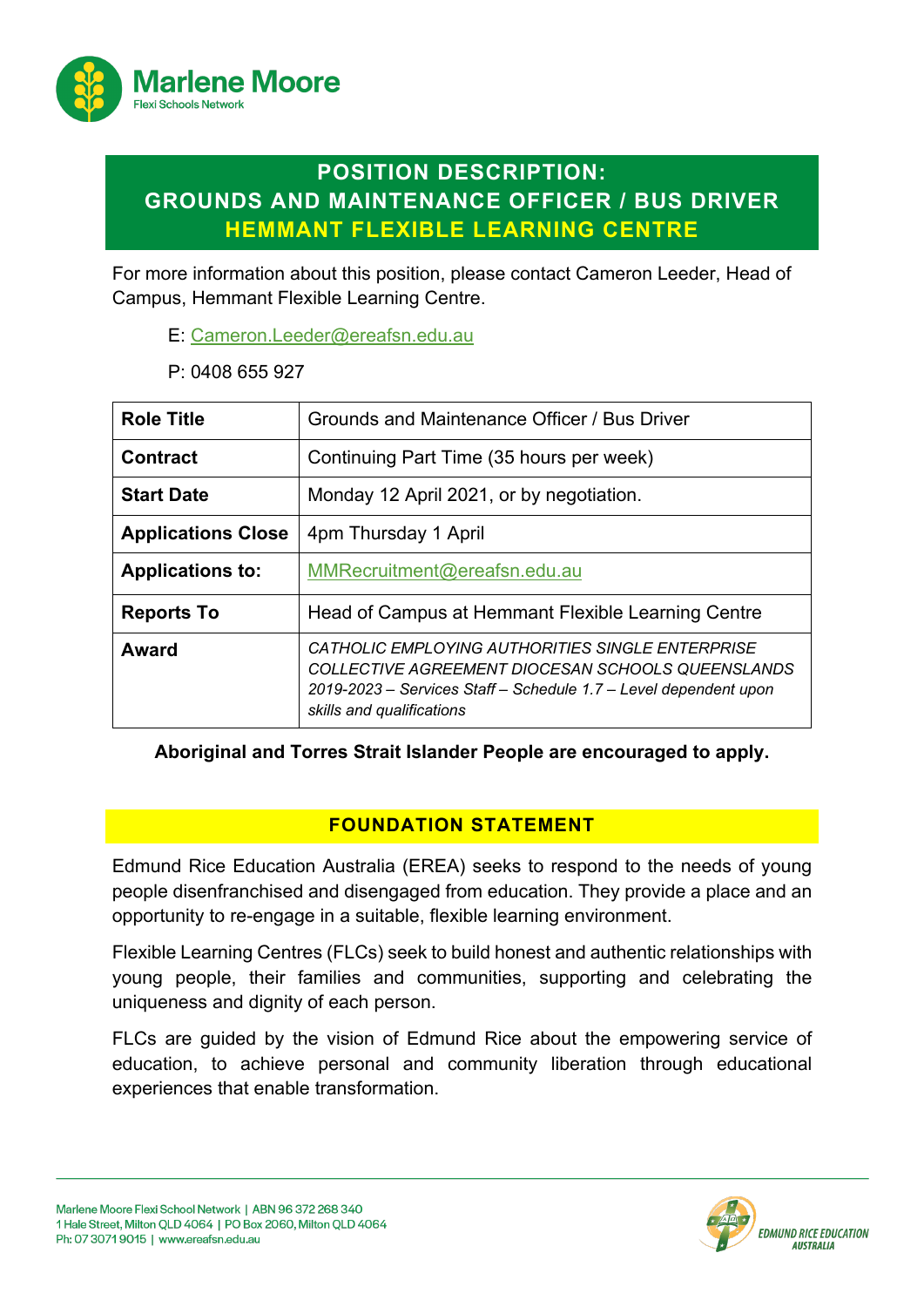

## **BACKGROUND**

Marlene Moore Flexi School Network (MMFSN) is an initiative of EREA. MMFSN offers a full-time and multiyear secondary education and social inclusion program for disenfranchised young people. Young people may express a broad range of complex education and social needs and EREA FLC's respond with a variety of flexible and innovative social inclusion and learning experiences.

MMFSN provides young people with a varied and holistic set of learning experiences supporting them to identify and pursue an individual transition to adulthood, employment, further education and training and social connectedness.

Young people who attend include Indigenous and non-Indigenous young people who are disengaged from mainstream education for a range of reasons and include:

- $\div$  Those who have had contact with the juvenile justice system;
- $\div$  Those in the care of the Office of Children and Families:
- $\div$  Those with a history of trauma;
- $\div$  Those with a history of extended periods of unexplained absences;
- $\div$  Those who are highly mobile;
- $\cdot$  Those with mental illness or at risk of engaging in self-harming behaviours or substance abuse;
- $\cdot$  Those who have been excluded or repeatedly suspended from school;
- $\div$  Those who are homeless;
- $\div$  Those who are young parents;
- $\cdot$  Those with a generational history of early school leaving;
- $\div$  Those with a generational history of unemployment.

See www.ereafsn.edu.au – Publications for further information

# **PRINCIPLES OF OPERATION (RESPECT, PARTICIPATION, SAFE AND LEGAL, HONESTY)**

All employees of the Marlene Moore Flexi School Network adhere to the concepts of Common Ground and Operation by Principles – more information can be found on the EREA website. All flexible learning centres operate under this framework and this is a significant point of difference from mainstream schooling. The principles establish a "common ground" among staff, young people and families where the means to resolve conflict, negotiate learning, recognise rights and responsibilities are modelled and explored, both within the group and individually.

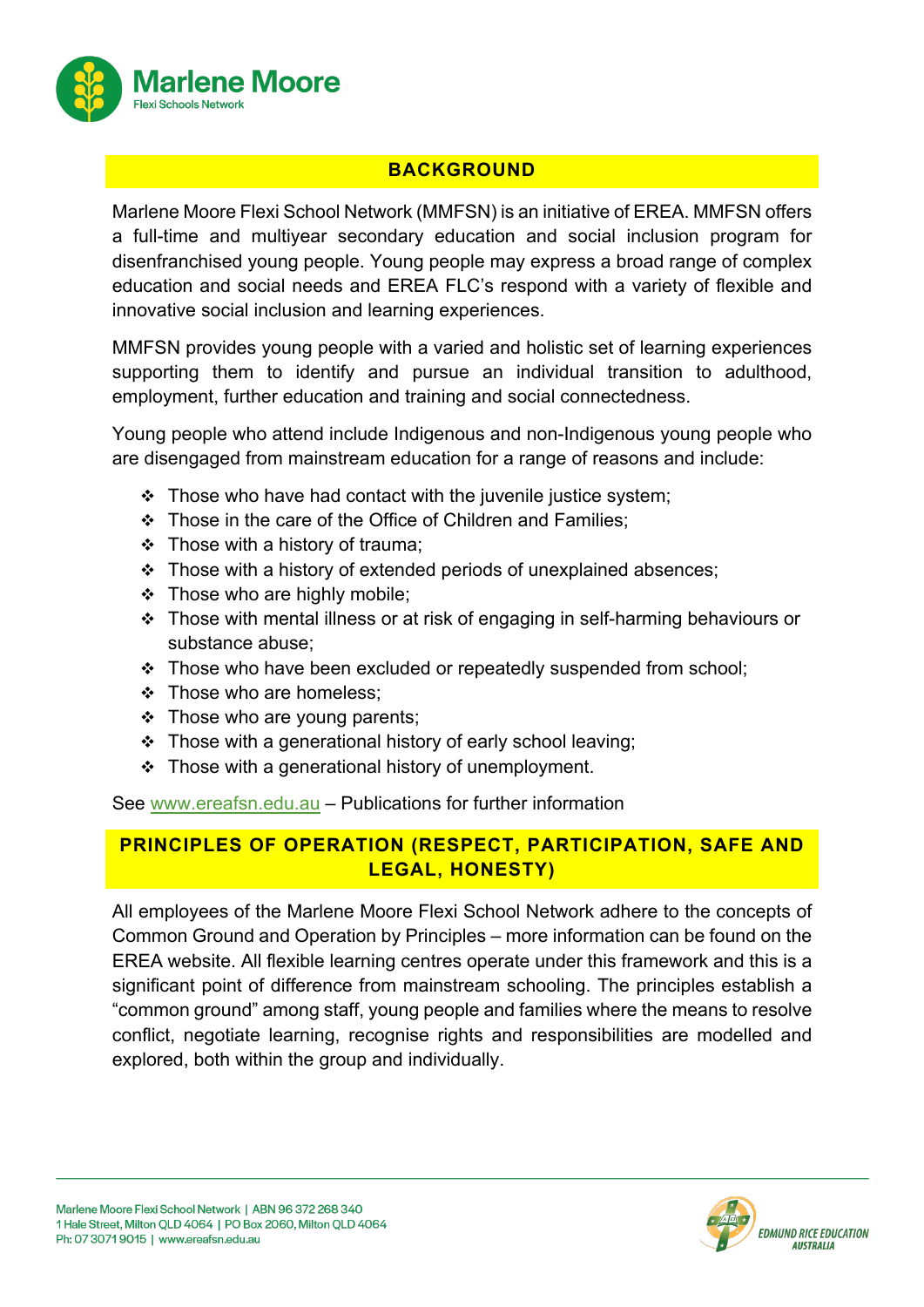

# **DUTIES AND RESPONSIBILITIES**

Typical duties and responsibilities include but are not restricted to:

- Maintenance of the school buildings, school grounds, vehicles and equipment as directed by the Head of Campus;
	- o Basic maintenance including repairing furniture, doors, locks, lights, equipment;
	- o Cyclical preventative maintenance jobs as scheduled;
	- o Rubbish removal;
	- o Maintenance of fences and gates;
- Painting and graffiti removal;
- Gardening duties including watering, weeding, mowing, mulching, planting;
- Transport young people to and from school on the morning and afternoon bus runs;
- Knowledge and experience in WHS practices and procedures;
- Other reasonable duties as directed by the Head of Campus.

### **APPLICATION PROCESS AND SELECTION CRITERIA**

Applications will be reviewed as they are submitted. Applications are to be emailed to MMRecruitment@ereafsn.edu.au. To apply for this role please provide the following documents:

- $\div$  A cover letter, outlining relevant experience and reasons for wishing to apply;
	- $\triangleright$  There is no need to respond separately in detail to the below selection criteria; however, you may wish to address briefly in your cover letter.
- $\div$  Current resume outlining previous experience and skills:
	- $\triangleright$  Please include contact details of two referees, one of whom is from current or most recent place of employment.
	- $\triangleright$  Please include a scanned copy of your current Blue Card.

### **Essential Selection Criteria:**

- Experience and skills required for the position as Grounds and Maintenance Officer;
- Ability to build rapport with young people at the school;
- Understanding of WHS practices and procedures;
- Sound communication skills:
- Ability to work to deadlines, multi-task, demonstrate initiative, prioritise the workload and work autonomously;